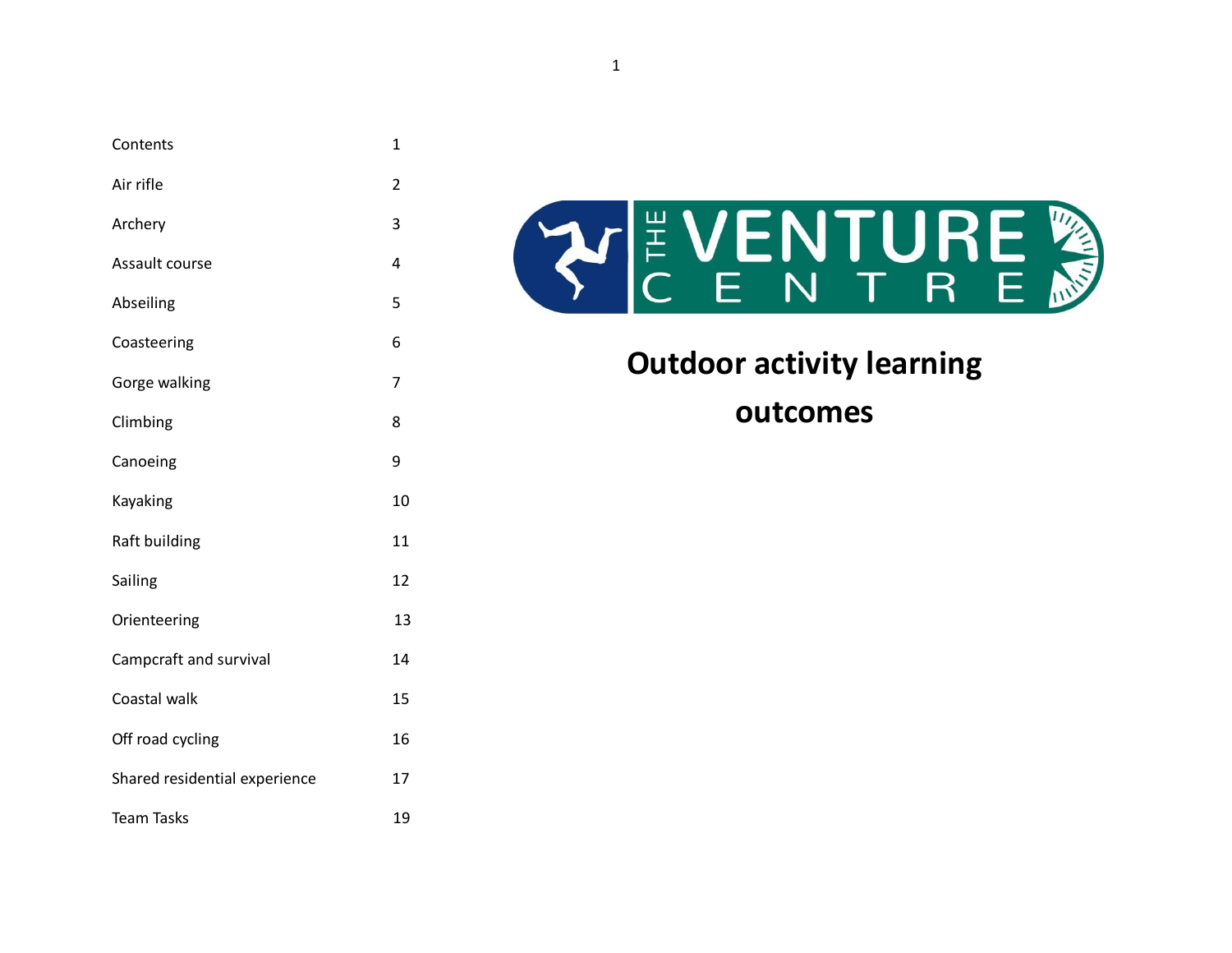|           | <b>Learning Outcomes</b>                                                                                                                        | How can this be assessed                                                                                                                             | <b>Teaching Style</b>              | Possible pre post session activity                                                                                                                                                |
|-----------|-------------------------------------------------------------------------------------------------------------------------------------------------|------------------------------------------------------------------------------------------------------------------------------------------------------|------------------------------------|-----------------------------------------------------------------------------------------------------------------------------------------------------------------------------------|
| Air rifle | Understand the<br>importance of range rules<br>and discipline by taking<br>responsibility for their<br>own safety as well as that<br>of others. | Follow rules as displayed in<br>the range                                                                                                            | Very direct teaching style         | Post session activity -reflect on<br>performance in relation to ability.                                                                                                          |
|           | Developing social and<br>emotional skills by<br>appreciation of the<br>contributions and<br>achievements of<br>themselves and of                | Act as spotters for partner<br>Add up scores for other<br>group members<br>Behave in a way which<br>allows the other group<br>members to reach their | Individual coaching as appropriate | What do I need to do in order to shoot<br>successfully and accurately?<br>Recognize and applaud the<br>achievements of others, regardless of<br>how these compare with their own. |
|           | others.                                                                                                                                         | maximum potential.<br>Supporting peers and help<br>others to develop skills                                                                          |                                    |                                                                                                                                                                                   |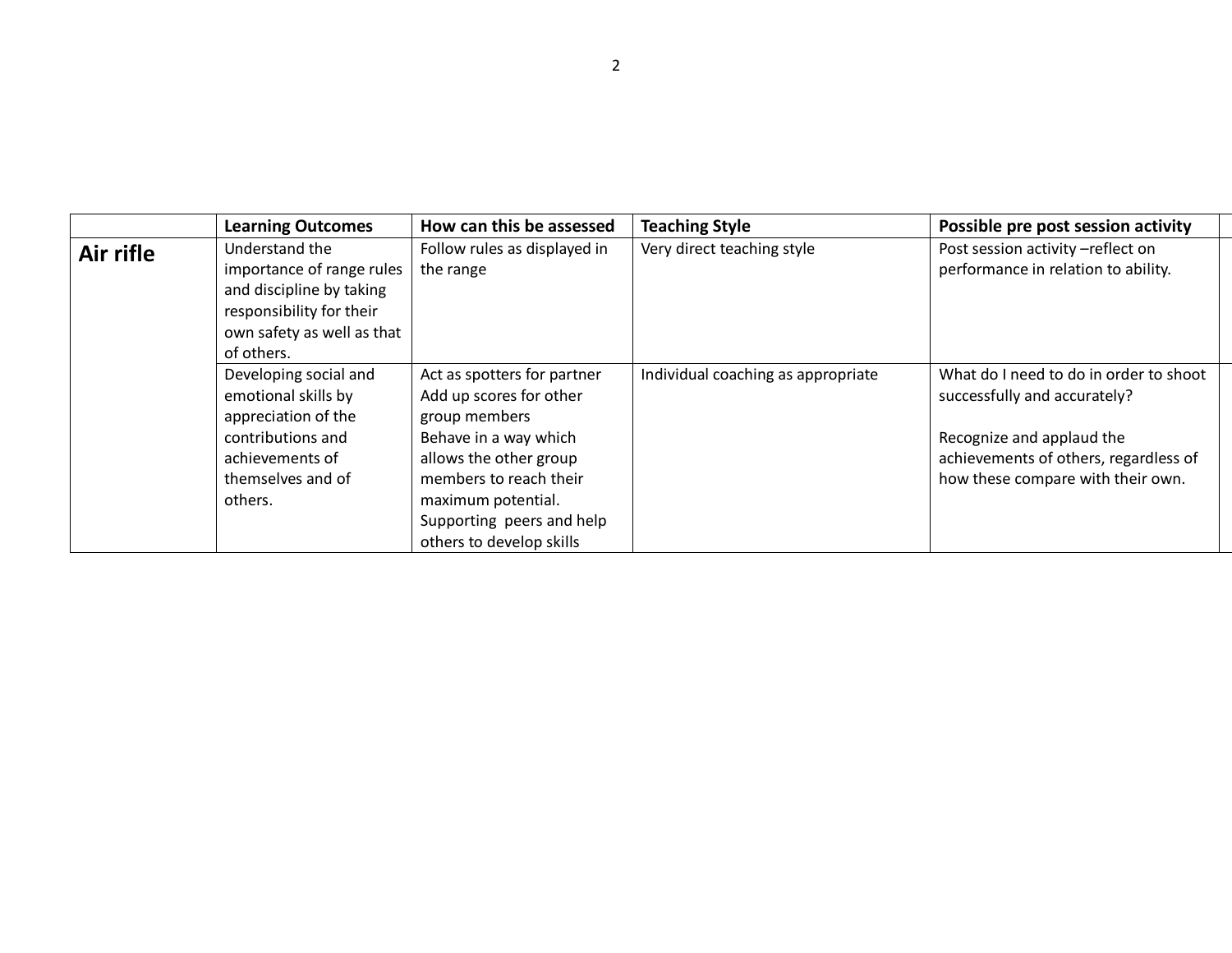| <b>Activity</b> | <b>Learning Outcomes</b>                                                                                                            | How can this be assessed                                                                                                                                                    | <b>Teaching Style</b>                         | Possible pre post session activity                                                                                                  |
|-----------------|-------------------------------------------------------------------------------------------------------------------------------------|-----------------------------------------------------------------------------------------------------------------------------------------------------------------------------|-----------------------------------------------|-------------------------------------------------------------------------------------------------------------------------------------|
| <b>Archery</b>  | Follow range rules                                                                                                                  | Practical demonstration<br>during the session                                                                                                                               | <b>Directive</b>                              | Each student remembers a rule and<br>say out as a group                                                                             |
|                 | <b>Activity Skills</b>                                                                                                              | Be able to hit the target and<br>understand how to adjust<br>the aim as appropriate                                                                                         | Practical demo and do                         |                                                                                                                                     |
|                 | Relate to the history and<br>development of archery                                                                                 | Name a famous battle where<br>bows played an important<br>part.<br>What is archery still used for<br>today? Famous people<br>associated with the use of<br>bows and arrows. | Group discussion                              |                                                                                                                                     |
|                 | Acquire and develop<br>appropriate technical<br>knowledge and skills.                                                               | Understand basic archery<br>terms. Terms nock, pile,<br>fletching.                                                                                                          | Talk                                          |                                                                                                                                     |
|                 | Analyze their<br>performance and adjust<br>accordingly                                                                              | Adjust aiming                                                                                                                                                               | Self and peer motivation"<br>resourcefulness" |                                                                                                                                     |
|                 | Gaining personal<br>confidence, developing<br>character and resilience<br>through taking on<br>challenges and achieving<br>success. | Having a second go if they<br>find it challenging the first<br>time.                                                                                                        | Encouragement                                 | Talk openly as a group about their<br>successes, and of their misses,<br>allowing them to feel proud of what<br>they have achieved. |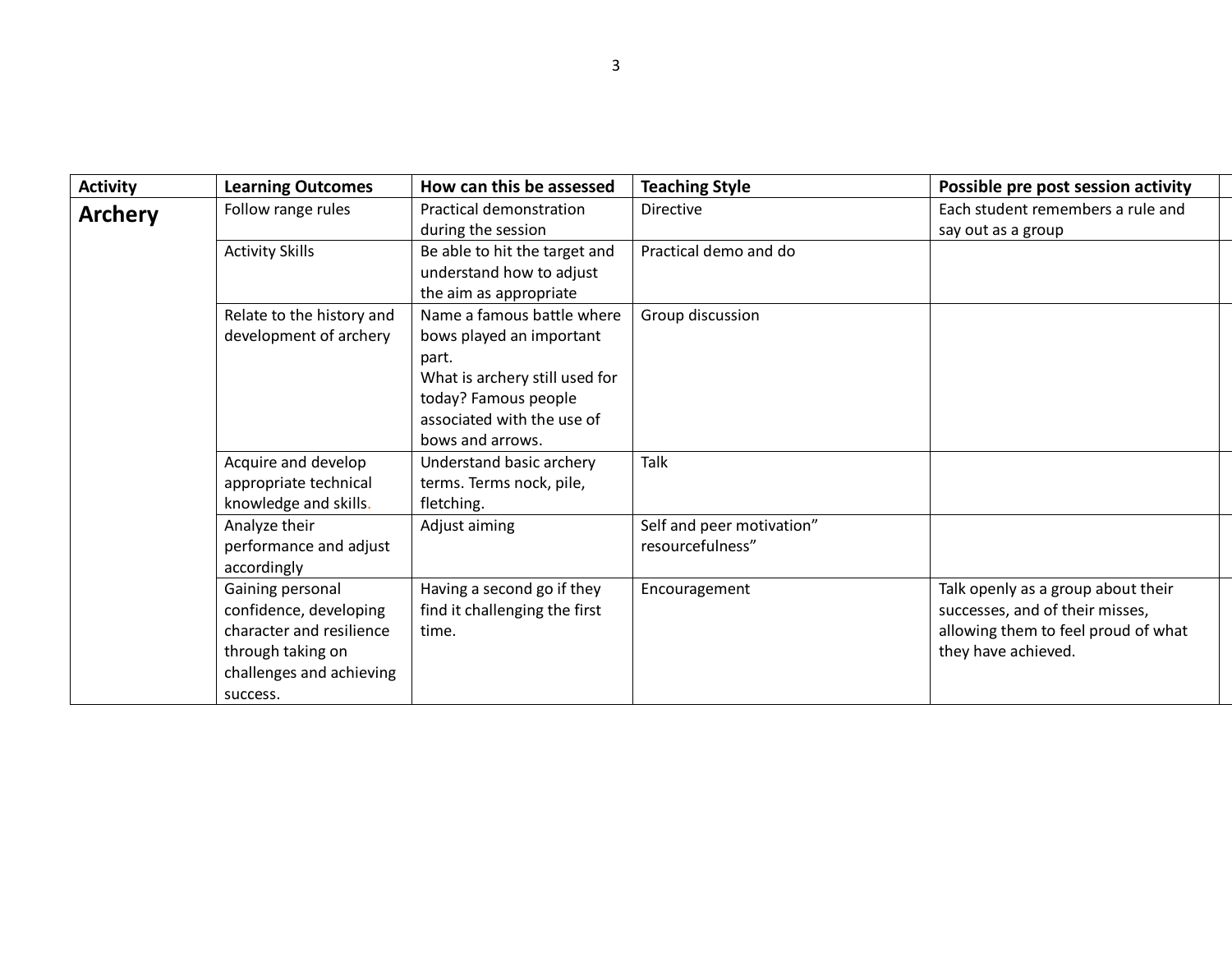| <b>Activity</b>          | <b>Learning Outcomes</b>          | How can this be assessed                                                                                                                                                                                                                                    | <b>Teaching Style</b>                                         | Possible pre post session activity |
|--------------------------|-----------------------------------|-------------------------------------------------------------------------------------------------------------------------------------------------------------------------------------------------------------------------------------------------------------|---------------------------------------------------------------|------------------------------------|
| <b>Assault</b><br>course | Team work and social<br>awareness | Work as part of a team to<br>negotiate obstacles                                                                                                                                                                                                            | Instructor input at<br>appropriate time during<br>the session |                                    |
|                          | Physical ability                  | Negotiate a variety of<br>physically challenging<br>obstacles. Recognising their<br>own current strengths and<br>limitations and those of<br>others.                                                                                                        | Group work on a<br>challenge by choice<br>Policy              |                                    |
|                          | Managing emotions                 | Helping others if struggling<br>or distressed by recognising<br>they need support and<br>willingly offering it to them,<br>staying positive. Also<br>willingly trusting each other<br>and accepting support from<br>others when they need it<br>themselves. |                                                               |                                    |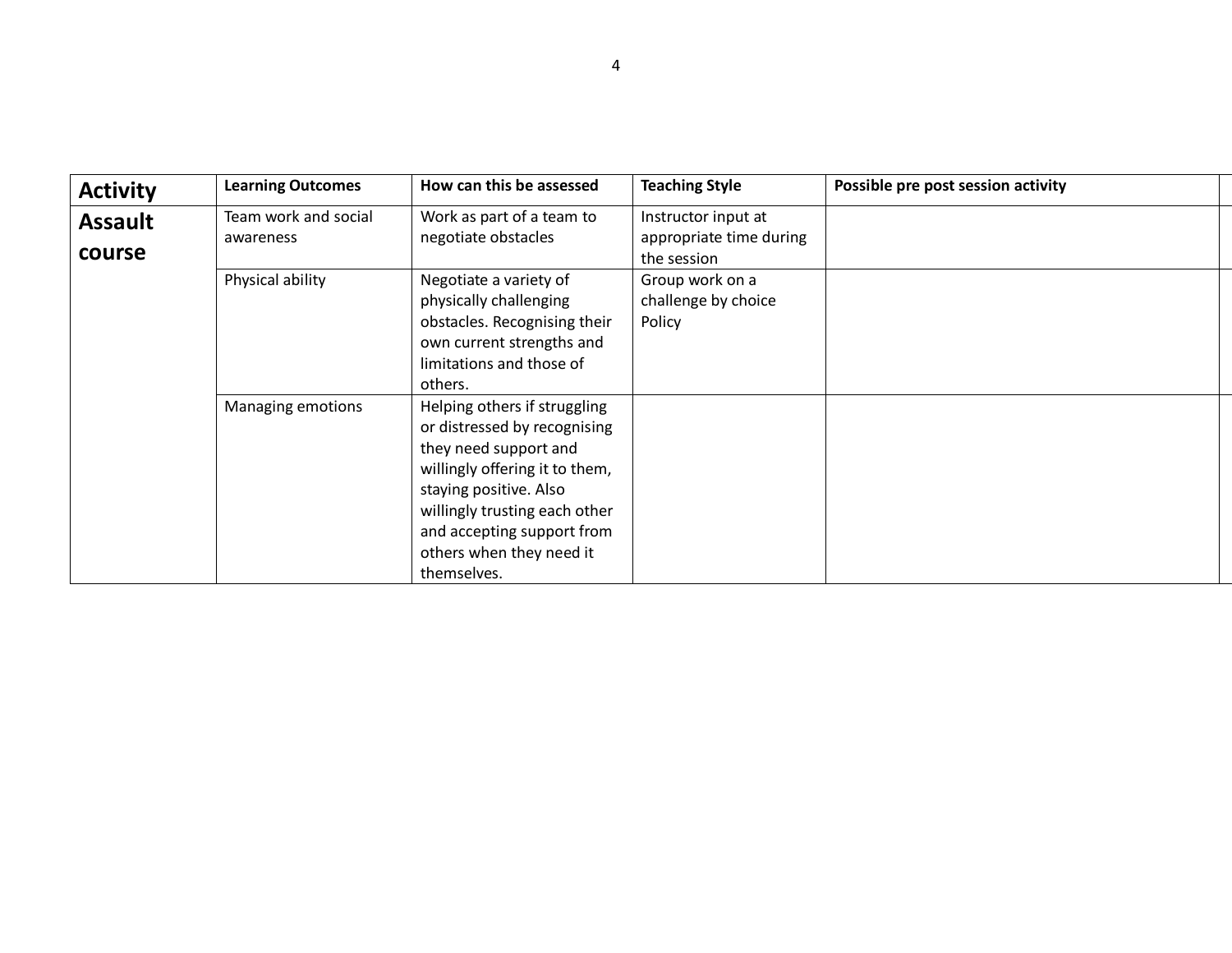| <b>Activity</b>  | <b>Learning Outcomes</b>                                                                                                                                  | How can this be assessed                                                                                                                           | <b>Teaching Style</b>                                                | Possible pre post session activity                                                           |
|------------------|-----------------------------------------------------------------------------------------------------------------------------------------------------------|----------------------------------------------------------------------------------------------------------------------------------------------------|----------------------------------------------------------------------|----------------------------------------------------------------------------------------------|
| <b>Abseiling</b> | Understand the<br>importance of wearing<br>appropriate safety<br>equipment                                                                                | Practical demonstrations and<br>verbal questioning                                                                                                 | Directive with open<br>questions during session                      | Pre course discussion on looking after self<br>Taking responsibility<br>Appropriate behavior |
|                  | <b>Activity skills</b>                                                                                                                                    | Abseil down a variety of<br>pitches demonstrating<br>appropriate techniques.<br>Responding positively in<br>challenging environments -<br>heights. | <b>Practical Training</b>                                            |                                                                                              |
|                  | Personal qualities.<br>Taking responsibility for<br>oneself                                                                                               | Check own equipment                                                                                                                                | Instructor led discussion                                            |                                                                                              |
|                  | Enhance their sense of<br>self, improve their<br>capacity to manage<br>challenging<br>circumstances and<br>develop caring and<br>respectful relationships | By providing challenging<br>activity. This provides an<br>opportunity for students to<br>provide a mutually<br>supportive structure                |                                                                      |                                                                                              |
|                  | Personal challenge, facing<br>fears, trusting the<br>equipment, building<br>confidence.                                                                   | Practical exercise.<br>Developing resilience<br>through perseverance of<br>fears by succeeding the<br>abseil if they felt they could<br>not.       | Encouragement                                                        |                                                                                              |
|                  | Encourage peer to peer<br>support                                                                                                                         | Buddy system. Students give<br>support or advice to<br>climbers                                                                                    | Avoids excess noise<br>distractions student<br>becoming over whelmed |                                                                                              |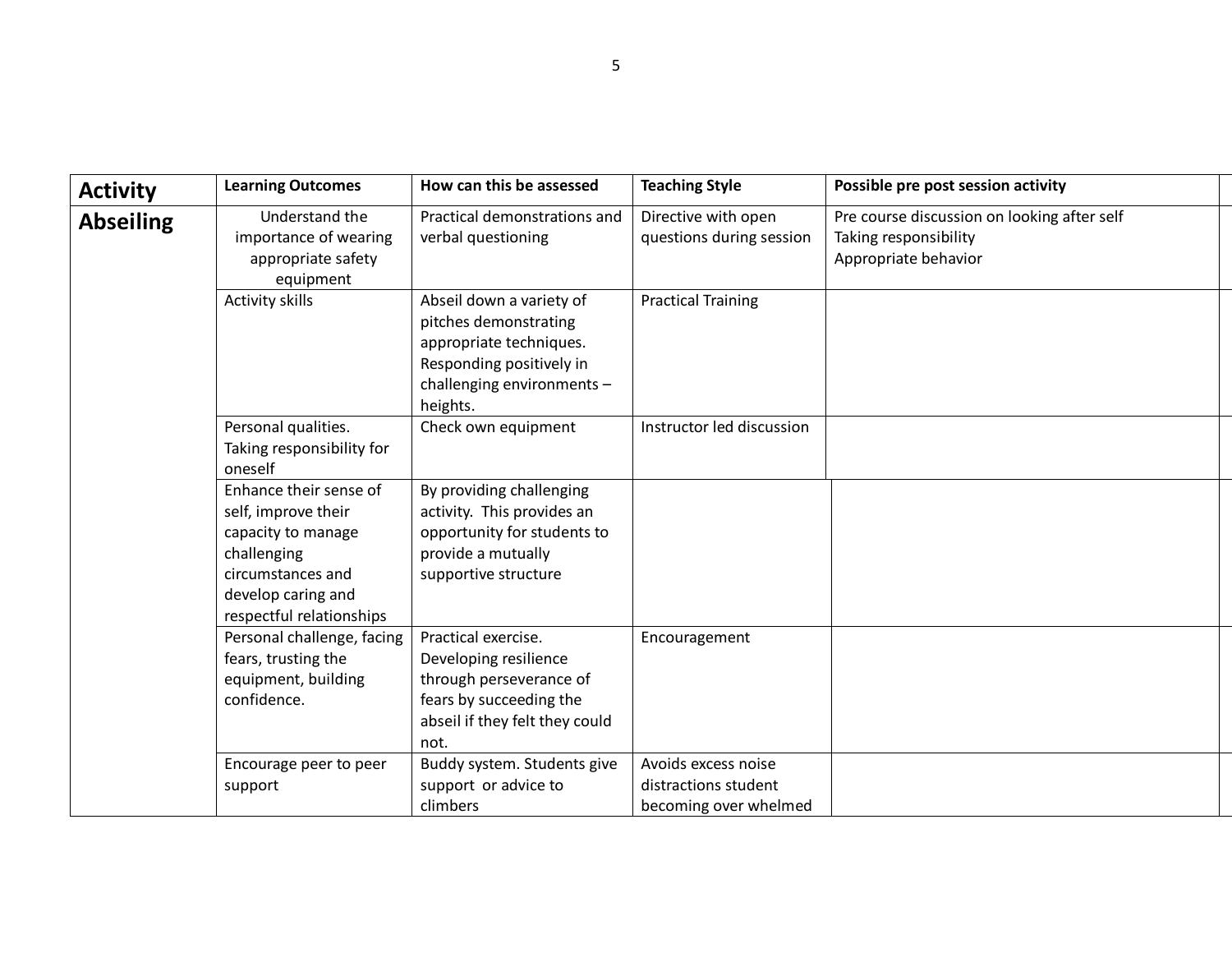| <b>Activity</b>    | <b>Learning Outcomes</b>                                         | How can this be assessed                                                                                                | <b>Teaching Style</b>                                                                                                          | Possible pre post session activity |  |
|--------------------|------------------------------------------------------------------|-------------------------------------------------------------------------------------------------------------------------|--------------------------------------------------------------------------------------------------------------------------------|------------------------------------|--|
| <b>Coasteering</b> | <b>Environmental awareness</b><br>and the effects of the sea     | Observe effects of erosion.<br>Demonstrate care for the<br>environment through their<br>own actions, leave no trace.    | Swim past it and have a<br>look                                                                                                |                                    |  |
|                    | Identify at least one type<br>of marine organism<br>Water safety | Discuss limpets, barnacles<br>sea weed as appropriate.<br>Appropriate equipment                                         | Find them in their natural<br>environment and discuss.<br>Demo and talk put kit on<br>and use it in appropriate<br>environment |                                    |  |
|                    | Effects of weather on the<br>sea                                 | Questions why is the sea like<br>it is rough / calm. Experience<br>and gain respect for the<br>power of natural forces. | Questions and<br>observation                                                                                                   |                                    |  |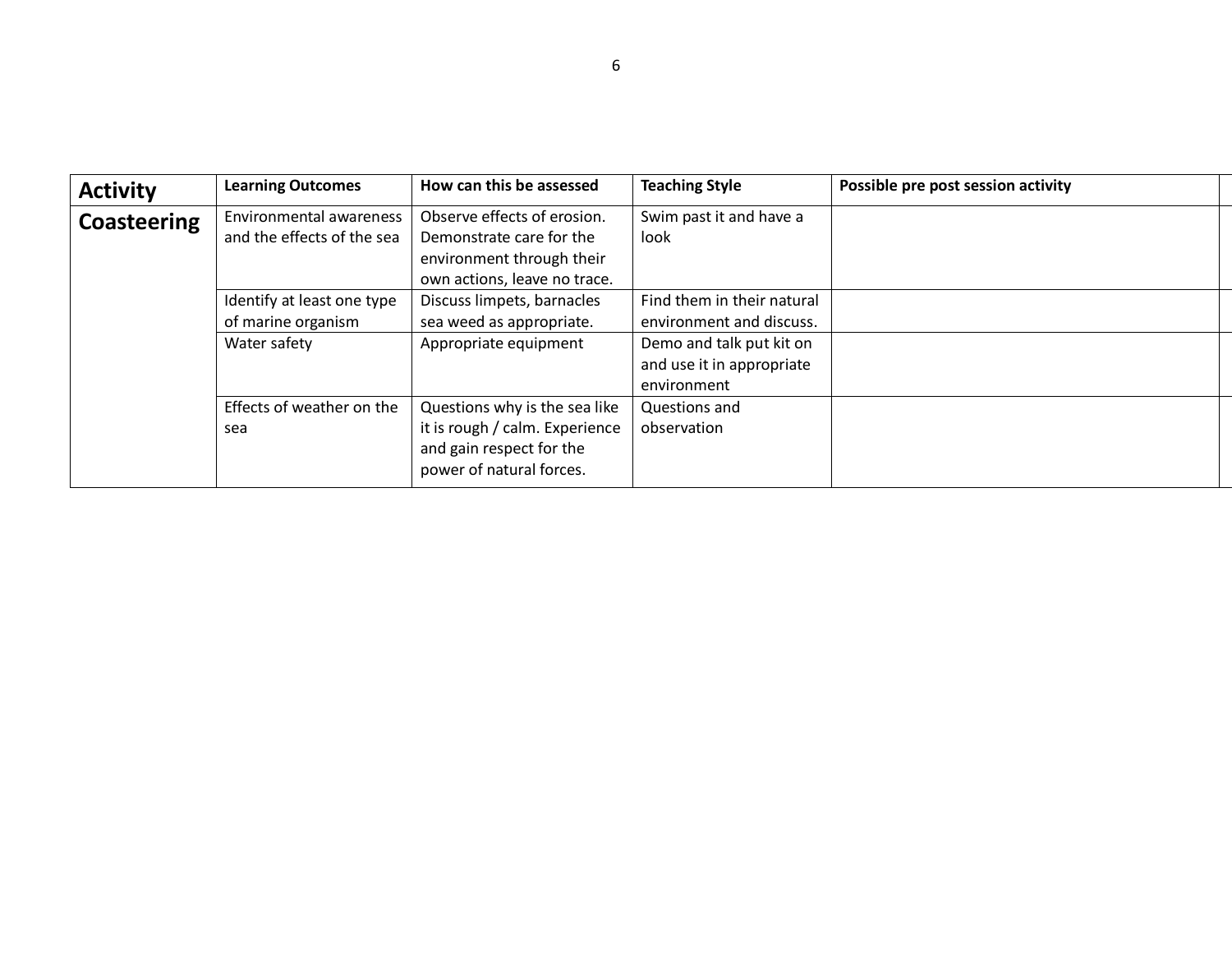| <b>Activity</b>  | <b>Learning Outcomes</b>                                                                             | How can this be assessed                                                                                                            | <b>Teaching Style</b>    | Possible pre post session activity |  |
|------------------|------------------------------------------------------------------------------------------------------|-------------------------------------------------------------------------------------------------------------------------------------|--------------------------|------------------------------------|--|
| Gorge<br>walking | The environmental effect<br>of this activity.<br>Understanding the<br>importance of<br>conservation. | Discuss why we only do this<br>at certain times of the year.<br>Discussing the impact of<br>human activities on the<br>environment. | <b>Discussion</b>        |                                    |  |
|                  | Water safety                                                                                         | Use appropriate safety<br>equipment. Dressing<br>appropriately for the activity.                                                    | <b>Practical session</b> |                                    |  |
|                  | Appreciation for nature                                                                              | Experience 'awe and<br>wonder' in response to the<br>natural beauty of the wild<br>environment.                                     |                          | Talk about how a gorge if formed.  |  |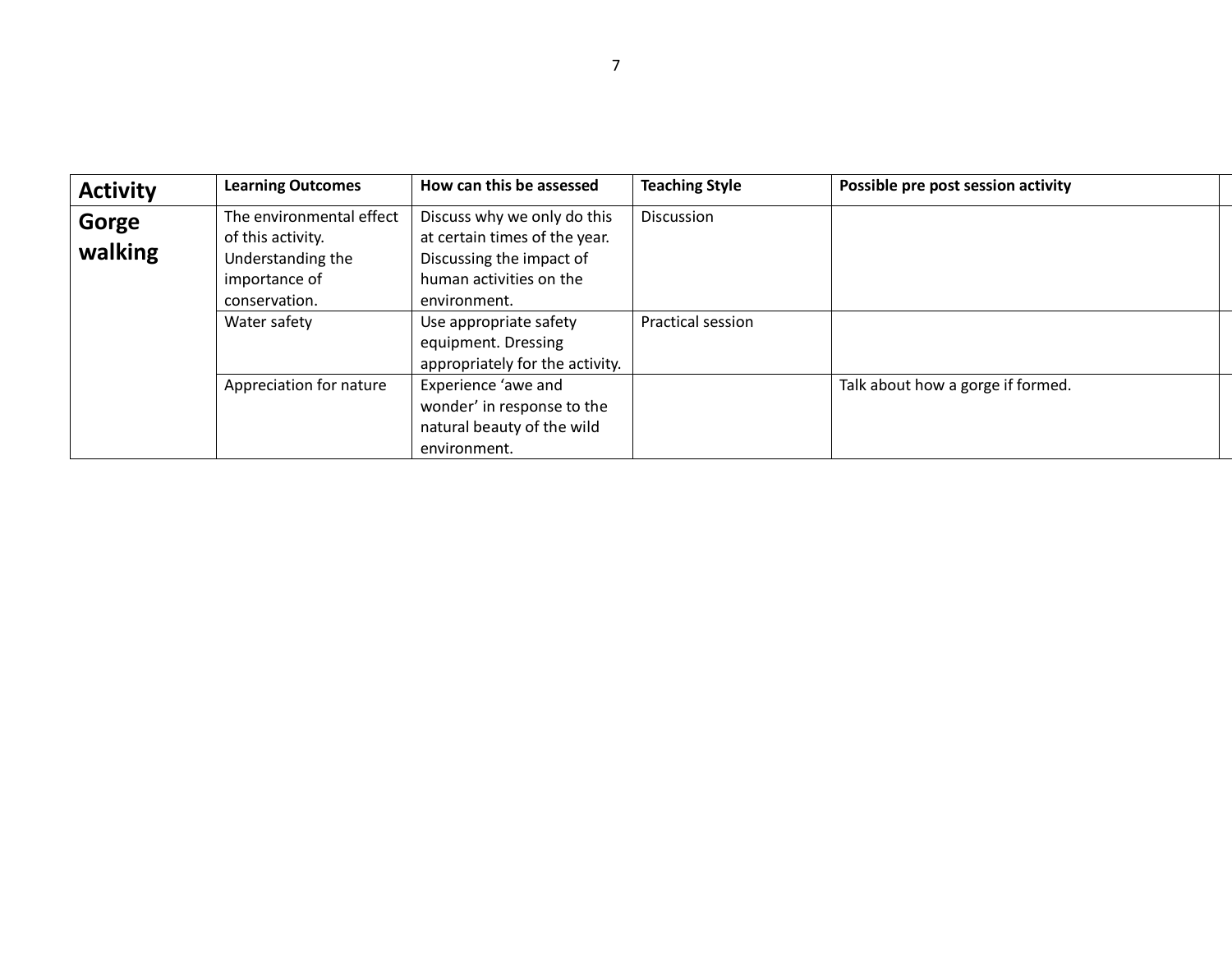| <b>Activity</b> | <b>Learning Outcomes</b>                                                                                                 | How can this be assessed                                                                                                                                                                                                        | <b>Teaching Style</b>                                                              | Possible pre post session activity                                                                    |
|-----------------|--------------------------------------------------------------------------------------------------------------------------|---------------------------------------------------------------------------------------------------------------------------------------------------------------------------------------------------------------------------------|------------------------------------------------------------------------------------|-------------------------------------------------------------------------------------------------------|
| <b>Climbing</b> | Set own personal goals<br>Trying hard to succeed at<br>activities they find<br>physically or emotionally<br>challenging. | Climb a part of the wall<br>appropriate to your own<br>ability. Set realistic targets<br>for themselves, and keep<br>focused until they succeed.                                                                                | Competition against<br>peers or self to improve<br>skills. Challenge by<br>choice. | Aim 1 level higher or further each time                                                               |
|                 | Awareness of the world                                                                                                   | Visual representation of the<br>various mountains of the<br>world in proportion                                                                                                                                                 | Visual                                                                             |                                                                                                       |
|                 | Environmental<br>Awareness                                                                                               | What type of tree is the<br>abseil tree                                                                                                                                                                                         | Oak                                                                                | Talk about the leaves and how to distinguish an Oak<br>tree from other types.                         |
|                 | Health and Well-Being                                                                                                    | Understand how much<br>exercise is required to<br>remain healthy. Learning to<br>appreciate the benefits of<br>physical activities like<br>climbing and the lifelong<br>value of participation in<br>health leisure activities. | Group discussion                                                                   | Talk about the benefits to their health through<br>participation in physical activities like climbing |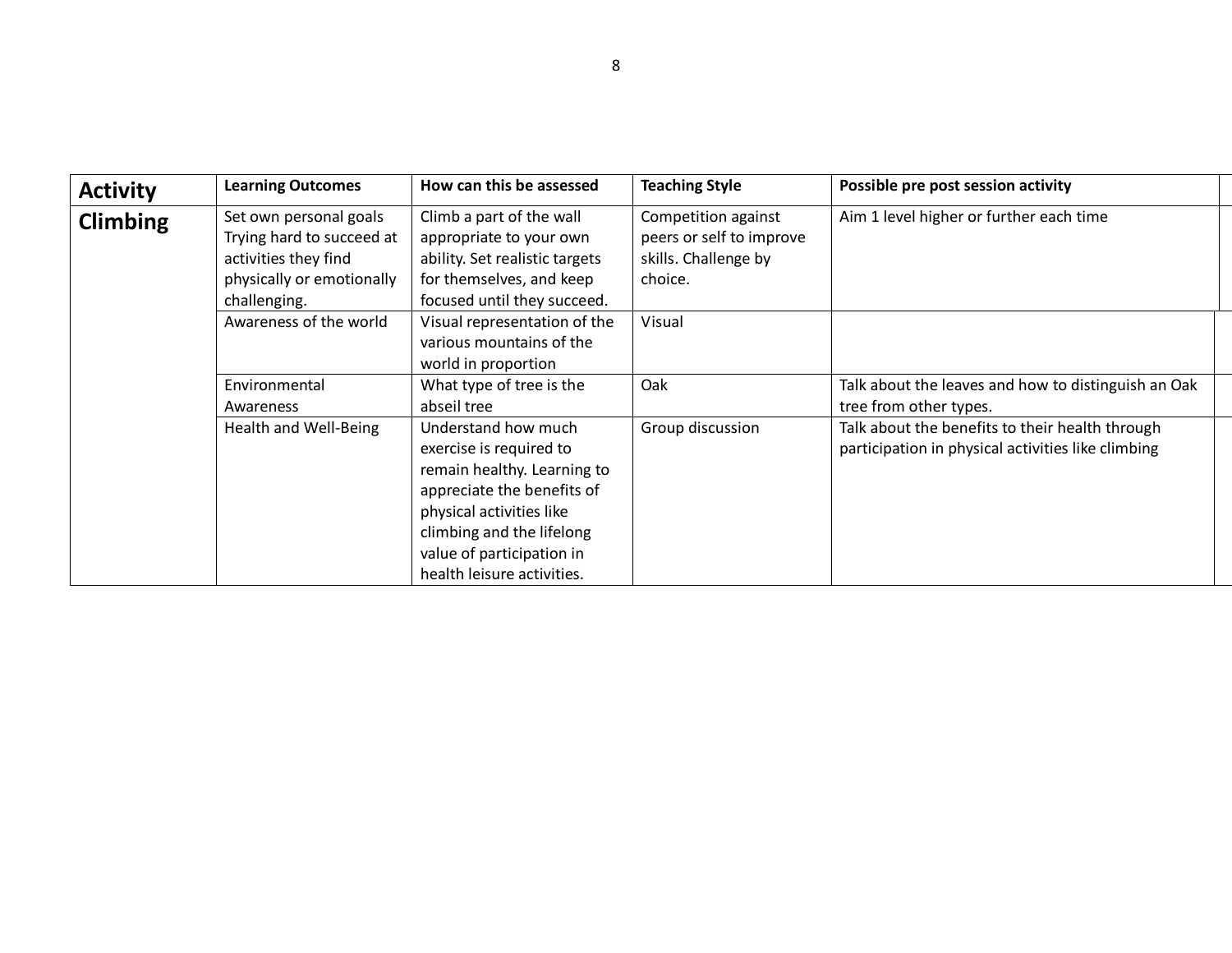| <b>Activity</b> | <b>Learning Outcomes</b>                           | How can this be assessed                                                                                                                                                                                                                                                 | <b>Teaching Style</b>                  | Possible pre post session activity            |
|-----------------|----------------------------------------------------|--------------------------------------------------------------------------------------------------------------------------------------------------------------------------------------------------------------------------------------------------------------------------|----------------------------------------|-----------------------------------------------|
| Canoeing        | Activity skills and<br>working with peers.         | Paddle canoe with one or<br>two other group members.<br>Working as a team,<br>developing and valuing<br>friendships.                                                                                                                                                     |                                        | Why is it hard to paddle a canoe on your own? |
|                 | Have knowledge of the<br>history of canoeing       | Questions and answer who<br>paddles canoes and kayaks?<br>What could people use<br>kayaks canoes for today?                                                                                                                                                              | Closed questions and<br>open questions |                                               |
|                 | Awareness of the effect<br>of weather on the canoe | Be able to paddle the boat in<br>the weather conditions                                                                                                                                                                                                                  | Practical skills<br>development        |                                               |
|                 | Enjoyment                                          | Participants want to repeat<br>the canoeing experience<br>either straight away or after<br>reflection, they talk about<br>canoeing positively and with<br>enthusiasm. And encourage<br>their friends to take part in<br>canoeing during the session<br>or in the future. |                                        |                                               |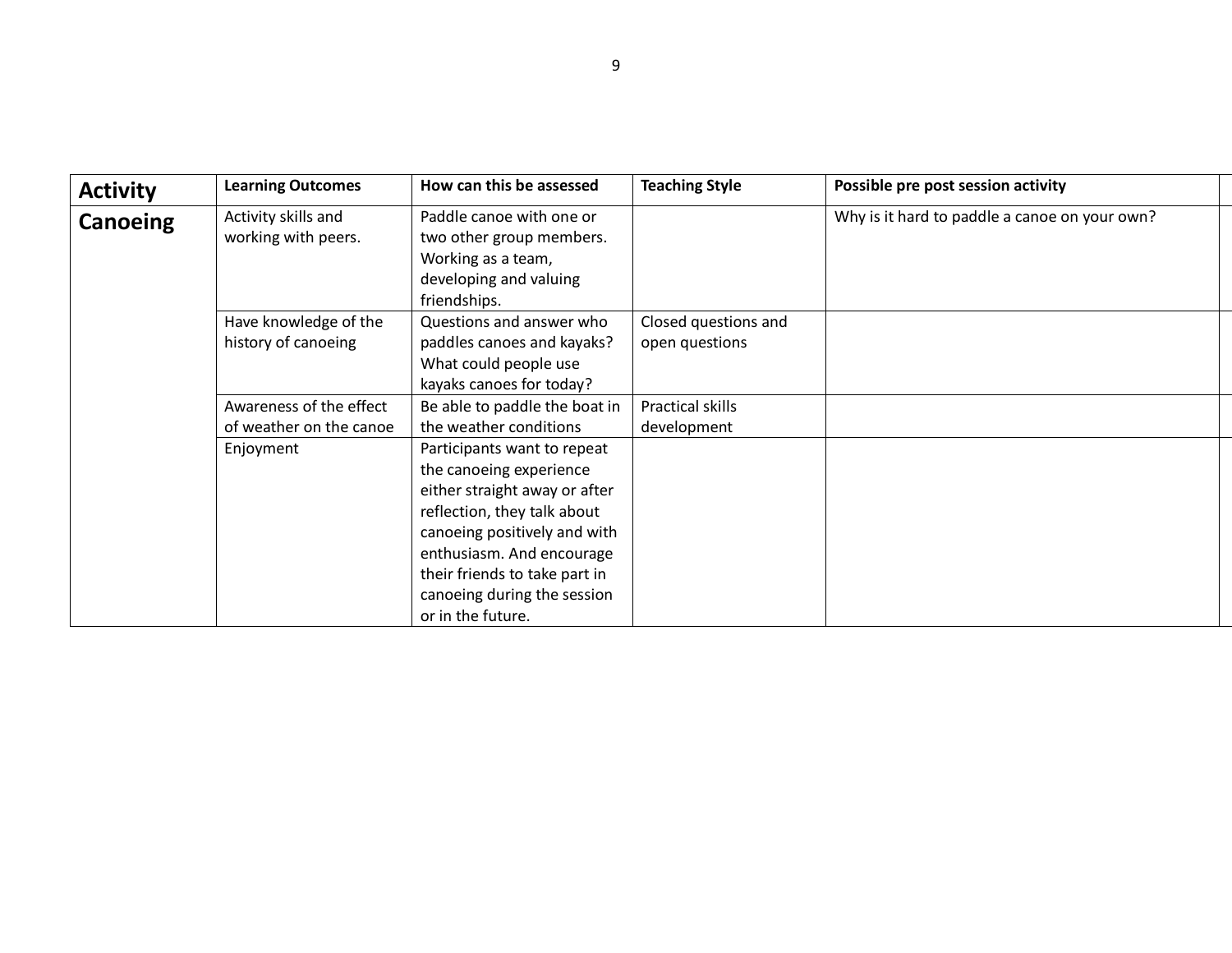| <b>Activity</b> | <b>Learning Outcomes</b>                 | How can this be assessed                                                                                                                                                                                                                         | <b>Teaching Style</b>         | Possible pre post session activity |
|-----------------|------------------------------------------|--------------------------------------------------------------------------------------------------------------------------------------------------------------------------------------------------------------------------------------------------|-------------------------------|------------------------------------|
| <b>Kayaking</b> | Develop personal<br>kayaking skills      | Demonstrate basic<br>understanding of sweep<br>stroke, forward paddling and<br>reverse paddling and apply<br>them effectively. Recognize<br>the value of training and<br>practice in developing skills<br>and improving kayaking<br>performance. | Demonstration and<br>practice |                                    |
|                 | Understand water safety<br><b>issues</b> | Understand the importance<br>of wearing a buoyancy aid                                                                                                                                                                                           |                               |                                    |
|                 | Confidence and character<br>building     | Overcoming any<br>apprehensions about<br>kayaking and taking part in<br>the activity. Wanting to<br>move forward on the next<br>kayak skill or challenge.                                                                                        |                               |                                    |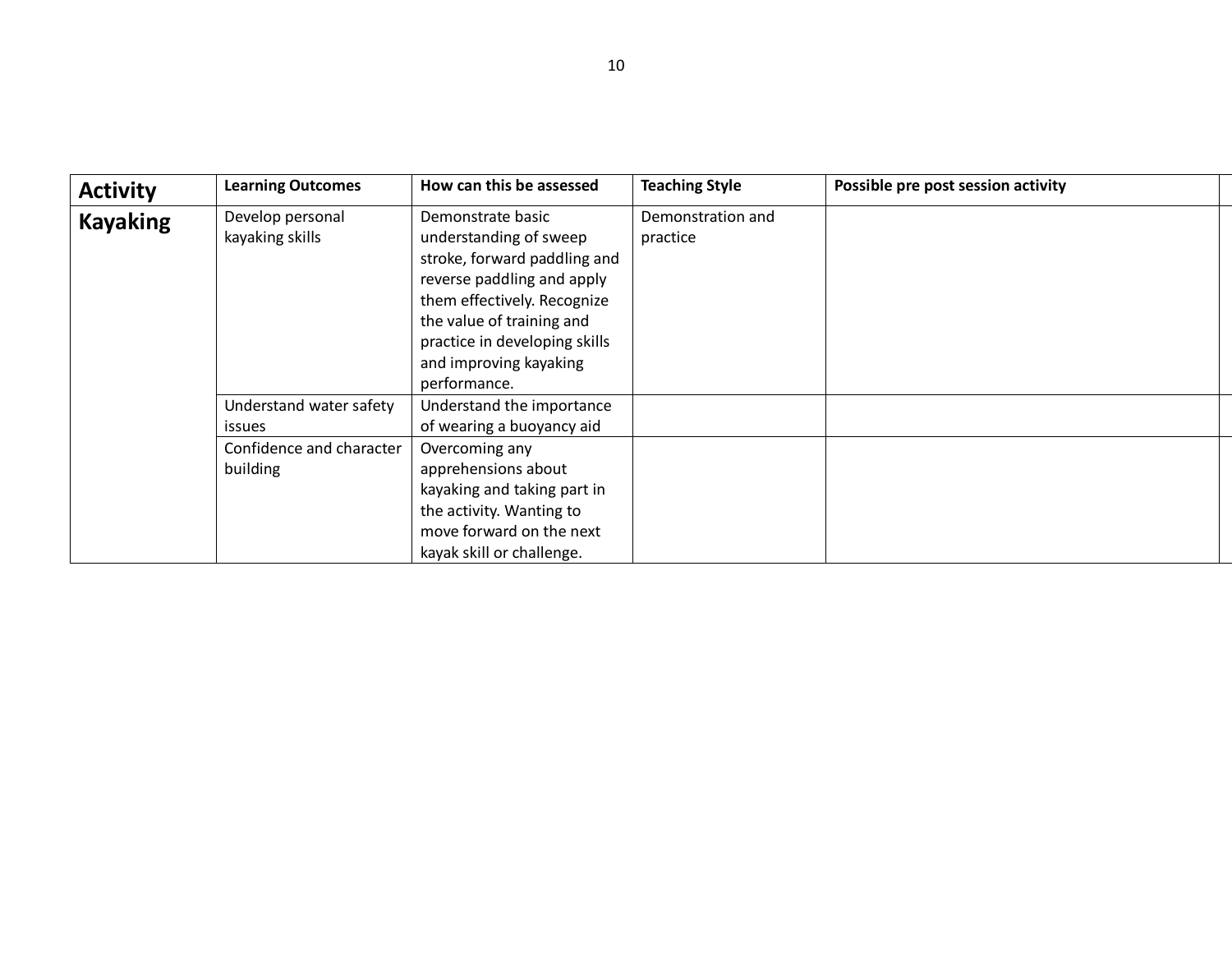| <b>Activity</b>         | <b>Learning Outcomes</b>                                                                                                                        | How can this be assessed                                                                                                                                                                                                                     | <b>Teaching Style</b>                                                                                                                                                       | Possible pre post session activity |
|-------------------------|-------------------------------------------------------------------------------------------------------------------------------------------------|----------------------------------------------------------------------------------------------------------------------------------------------------------------------------------------------------------------------------------------------|-----------------------------------------------------------------------------------------------------------------------------------------------------------------------------|------------------------------------|
| Raft<br><b>Building</b> | Activity skills<br>Apply skills that you have<br>learnt in a practical                                                                          | Build a raft in teams and try<br>it out on the water, then<br>racing it in a competition.<br>Recognize the value of<br>competition as a potential<br>spur to high performance.<br>Learn how to tie a square<br>lashing and use it to build a | Safety talk and skills<br>training on how to tie it<br>together. Talk about<br>working as a team to<br>paddle the raft.<br>Visual learning show I<br>and I will understand. |                                    |
|                         | situation                                                                                                                                       | raft                                                                                                                                                                                                                                         | Each person takes<br>responsibility for each<br>stage of the lashing<br><b>Teamwork SEAL Social</b><br>and emotional aspects of<br>learning                                 |                                    |
|                         | Skills for life-listen to<br>instructions and respond<br>accordingly, listen to each<br>other and work co-<br>operatively as part of a<br>team. | While building the raft each<br>team member should<br>understand the importance<br>of listening to the ideas and<br>opinions of others and how<br>team members take on<br>different roles to achieve<br>success.                             | Instructor input at<br>appropriate time during<br>the session                                                                                                               |                                    |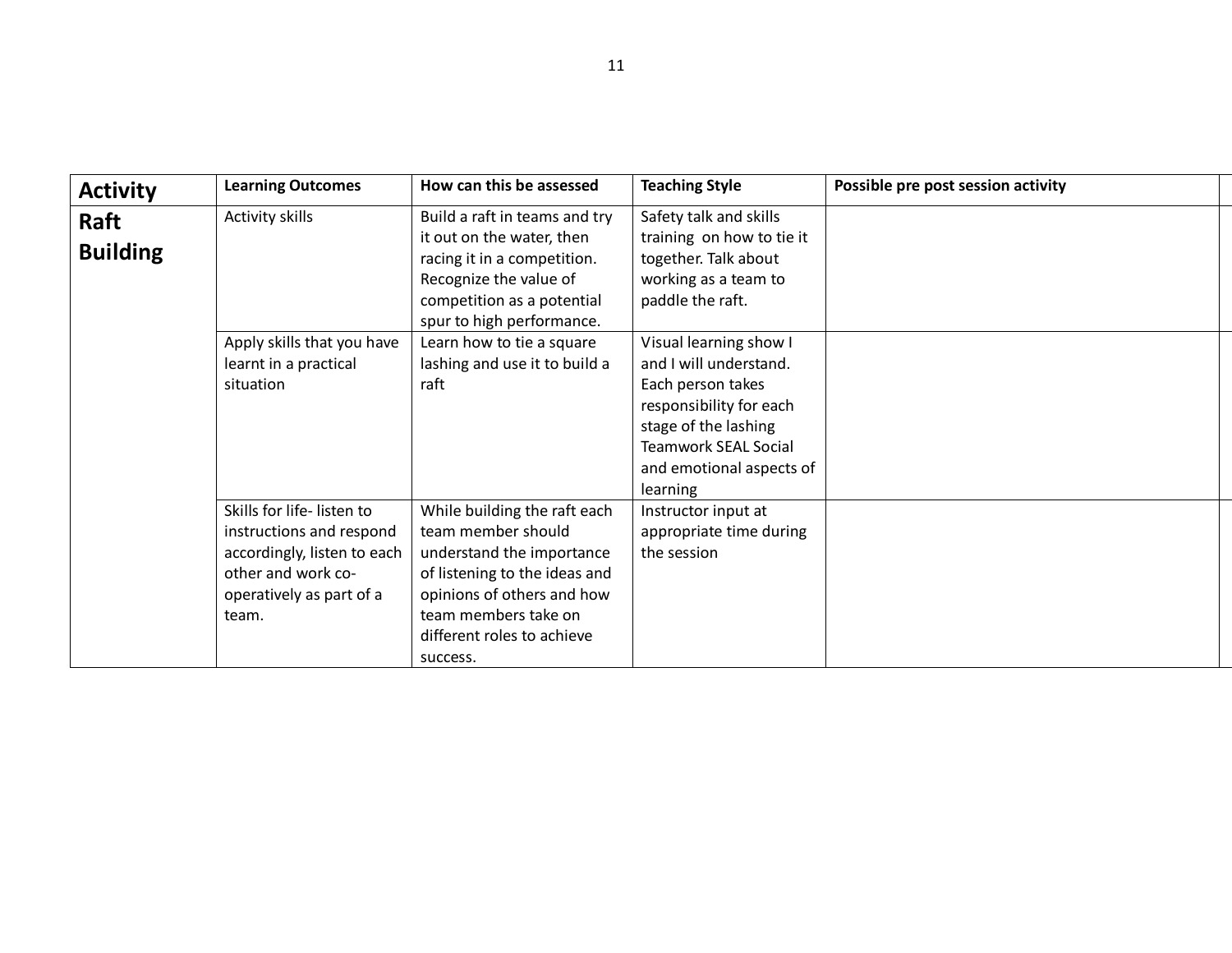| <b>Activity</b> | <b>Learning Outcomes</b>                                                                                                         | How can this be assessed                                                                                                                                 | <b>Teaching Style</b>                                                               | Possible pre post session activity |
|-----------------|----------------------------------------------------------------------------------------------------------------------------------|----------------------------------------------------------------------------------------------------------------------------------------------------------|-------------------------------------------------------------------------------------|------------------------------------|
| <b>Sailing</b>  | Technical Knowledge, to<br>be able to name parts of<br>the boat. Bow, stern,<br>port, starboard, rudder,<br>tiller, dagger board | Verbal question and answer.<br>Practical demonstration of<br>knowledge                                                                                   | Verbal using correct<br>nautical terms                                              |                                    |
|                 | Basic understanding of<br>beaufort scale                                                                                         | Estimate wind force                                                                                                                                      |                                                                                     |                                    |
|                 | How to tie boat up<br>probably with round turn<br>and two half hitches                                                           | Practical demonstration                                                                                                                                  | In groups of 2 -3 has<br>responsibility for one<br>stage of the knotting<br>process |                                    |
|                 | Practical sailing skills.<br>Sail on a reach go about<br>and return                                                              | Practical demonstration                                                                                                                                  |                                                                                     |                                    |
|                 | Environmental awareness<br>around changing weather<br>conditions                                                                 | Experience the impact of the<br>wind on a sailing boat;<br>discuss the difference it<br>would make if there was<br>little-to-no wind or strong<br>gusts. | Practical experiences and<br>group discussion.                                      |                                    |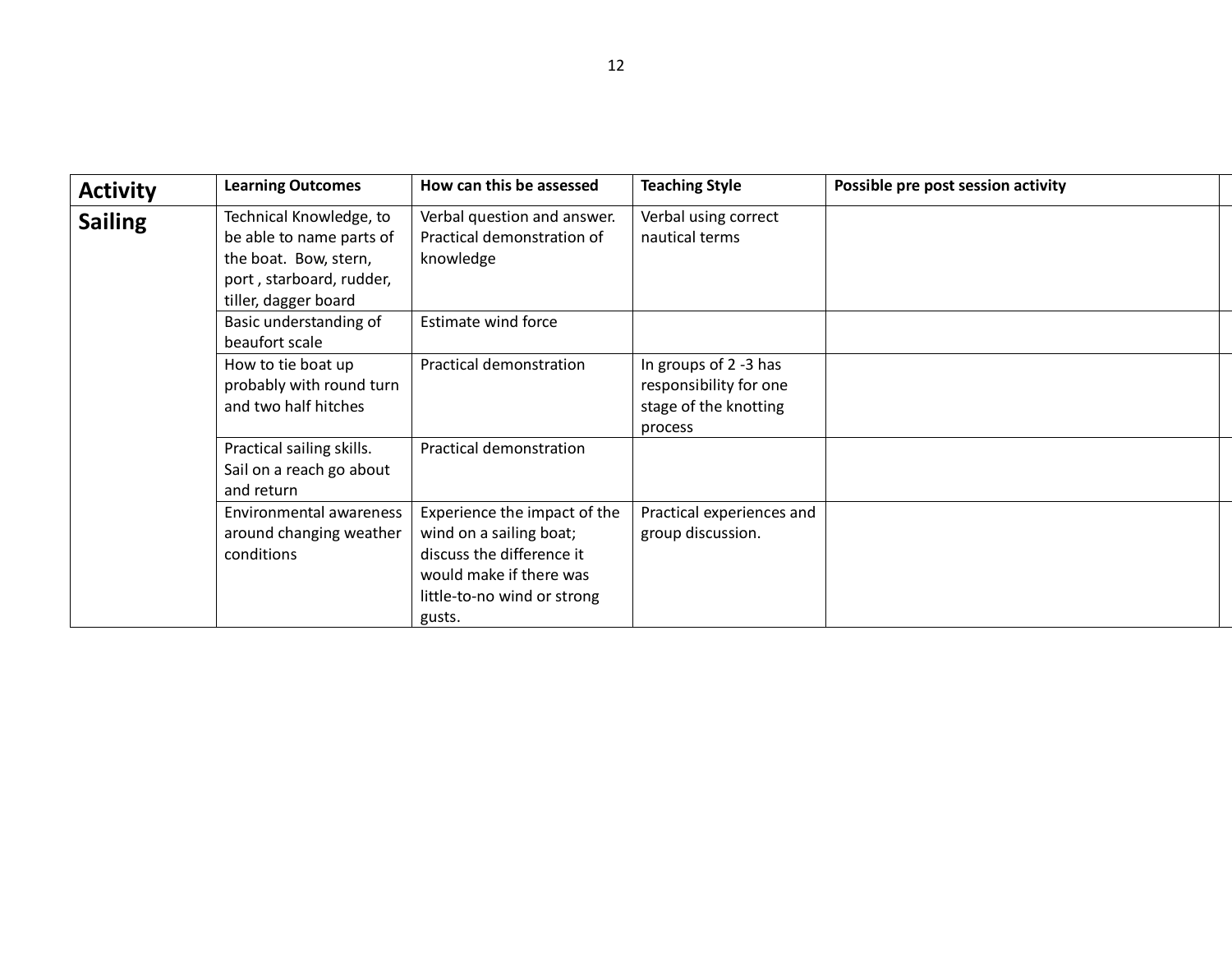| <b>Activity</b>     | <b>Learning Outcomes</b>                                                                                                                                                                          | How can this be assessed                                                                                                              | <b>Teaching Style</b> | Possible pre post session activity |
|---------------------|---------------------------------------------------------------------------------------------------------------------------------------------------------------------------------------------------|---------------------------------------------------------------------------------------------------------------------------------------|-----------------------|------------------------------------|
| <b>Orienteering</b> | Technical activity skills.<br>Be able to orientate a<br>map using topological<br>features                                                                                                         | Practical demonstration.<br>Then put in to practice on<br>centre's orienteering course                                                | Talk then do          |                                    |
|                     | Be able to set a compass<br>for a given bearing and<br>follow that compass<br>over a short distance                                                                                               | Practical demonstration then<br>practice on compass course                                                                            | Talk then do          |                                    |
|                     | Personal qualities,<br>working towards self-<br>reliance in outdoor<br>activities by undertaking<br>appropriate tasks with<br>minimum levels of<br>supervision and<br>increasing<br>independence. | In small groups, participants<br>take themselves around the<br>Venture Centre site looking<br>for orienteering makers<br>using a map. | Supervised remotely   |                                    |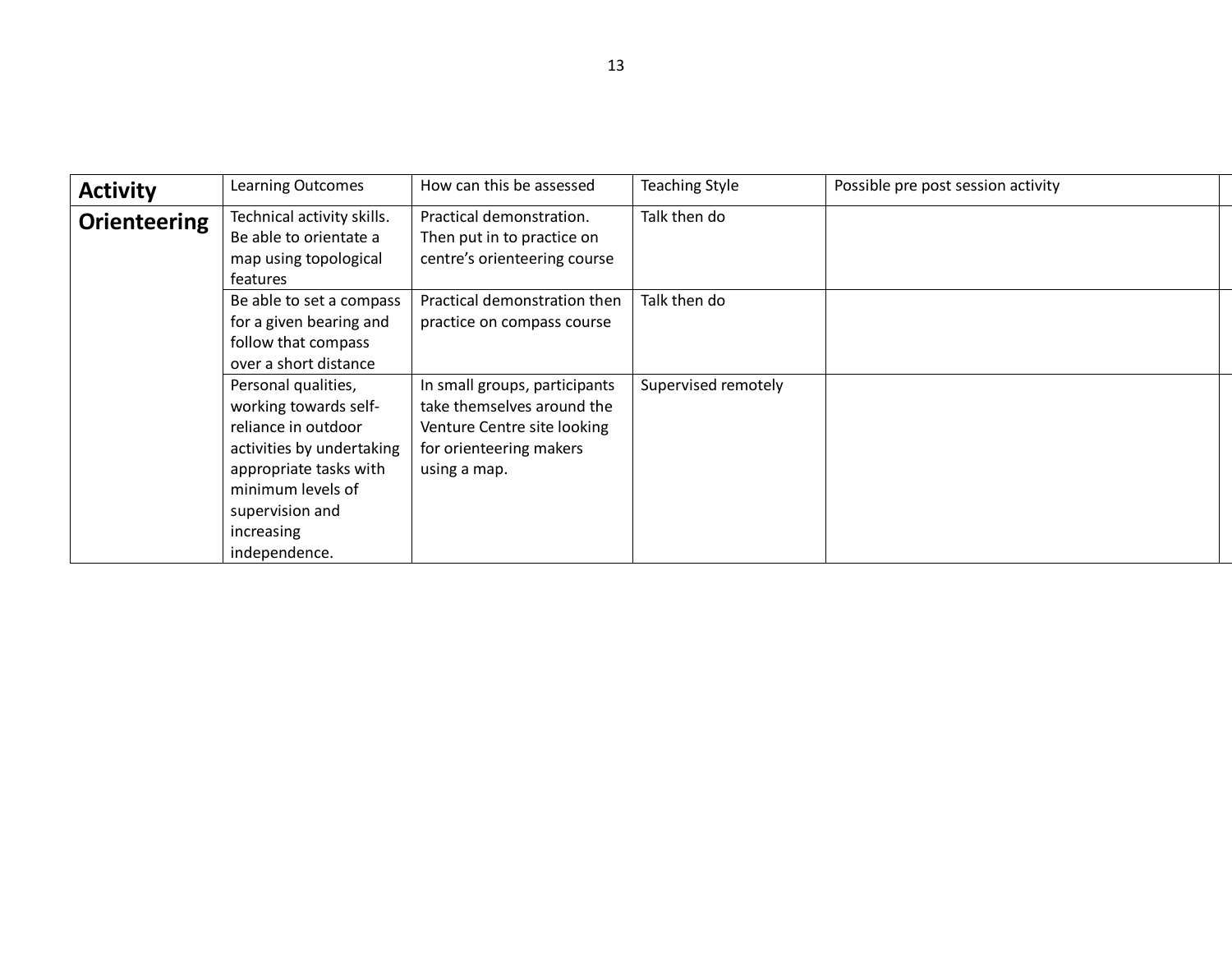| <b>Activity</b>             | <b>Learning Outcomes</b>                        | How can this be assessed                                                                                                                                                                                          | <b>Teaching Style</b>                                                                           | Possible pre post session activity |
|-----------------------------|-------------------------------------------------|-------------------------------------------------------------------------------------------------------------------------------------------------------------------------------------------------------------------|-------------------------------------------------------------------------------------------------|------------------------------------|
| Campcraft/                  | Learn about different<br>types of wood          | Be able to select suitable<br>wood for fire lighting                                                                                                                                                              | Practical demonstration                                                                         |                                    |
| <b>Survival</b>             | Safety                                          | Construct fire place to<br>contain fire<br>Choose suitable site<br>Be responsible for the safety<br>of themselves and other<br>members of their group<br>around the fire.                                         | Consider health and<br>safety and wind<br>direction.<br>Talk about safety around<br>a lit fire. |                                    |
| <b>Environmental issues</b> |                                                 | What type of wood do we<br>burn? Is this<br>environmentally sound.<br>Demonstrate as a group care<br>for the environment, not<br>leaving litter. Understand the<br>impact of human activities<br>on the woodland. | Discussion ideally around<br>fire while waiting for<br>food to cook                             |                                    |
|                             | Work as part of a group<br>for common objective | Collect wood, light fire and<br>cook food as part of a group                                                                                                                                                      | Practical demonstration                                                                         |                                    |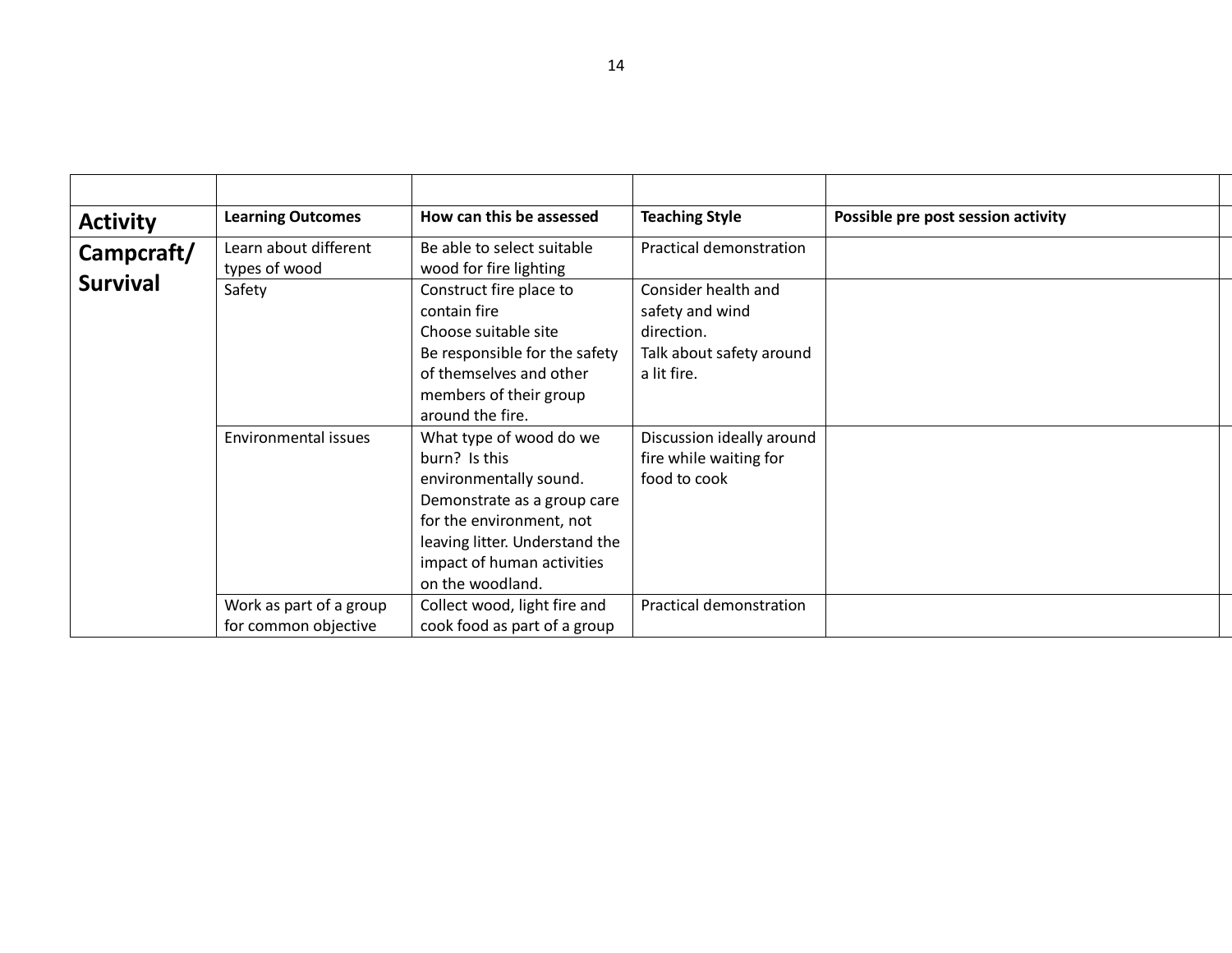| <b>Activity</b>                                                | <b>Learning Outcomes</b>                     | How can this be assessed                                                                                                                                              | <b>Teaching Style</b>                                                                                | Possible pre post session activity                         |
|----------------------------------------------------------------|----------------------------------------------|-----------------------------------------------------------------------------------------------------------------------------------------------------------------------|------------------------------------------------------------------------------------------------------|------------------------------------------------------------|
| Personal preparation for<br><b>Coastal</b><br>activity<br>walk |                                              | Wear appropriate clothing<br>for weather and understand<br>how to keep themselves<br>comfortable when outdoors<br>with advice from instructor                         | Group discussion                                                                                     | Look at kit list and explain why equipment is<br>important |
|                                                                | History of area and<br>knowledge of wildlife | Verbal question and answer<br>during the journey                                                                                                                      | Talk and walk                                                                                        | Wild life bingo                                            |
| Awareness of<br>geographical location<br>place in the world    |                                              | Group discussion                                                                                                                                                      | During coastal walk<br>identify areas which can<br>be seen from the walk<br>e.g. lake district hills |                                                            |
|                                                                | Health and well-being                        | Talk about fitness and links<br>between physical and<br>emotional well-being.                                                                                         | Discuss walking as<br>regular activity to keep<br>fit                                                |                                                            |
| Environmental awareness                                        |                                              | 'Leave only footprints and<br>take only pictures' talk about<br>humans impact on the local<br>environment, for example<br>litter, wildlife, footpaths and<br>erosion. | Group discussion.                                                                                    |                                                            |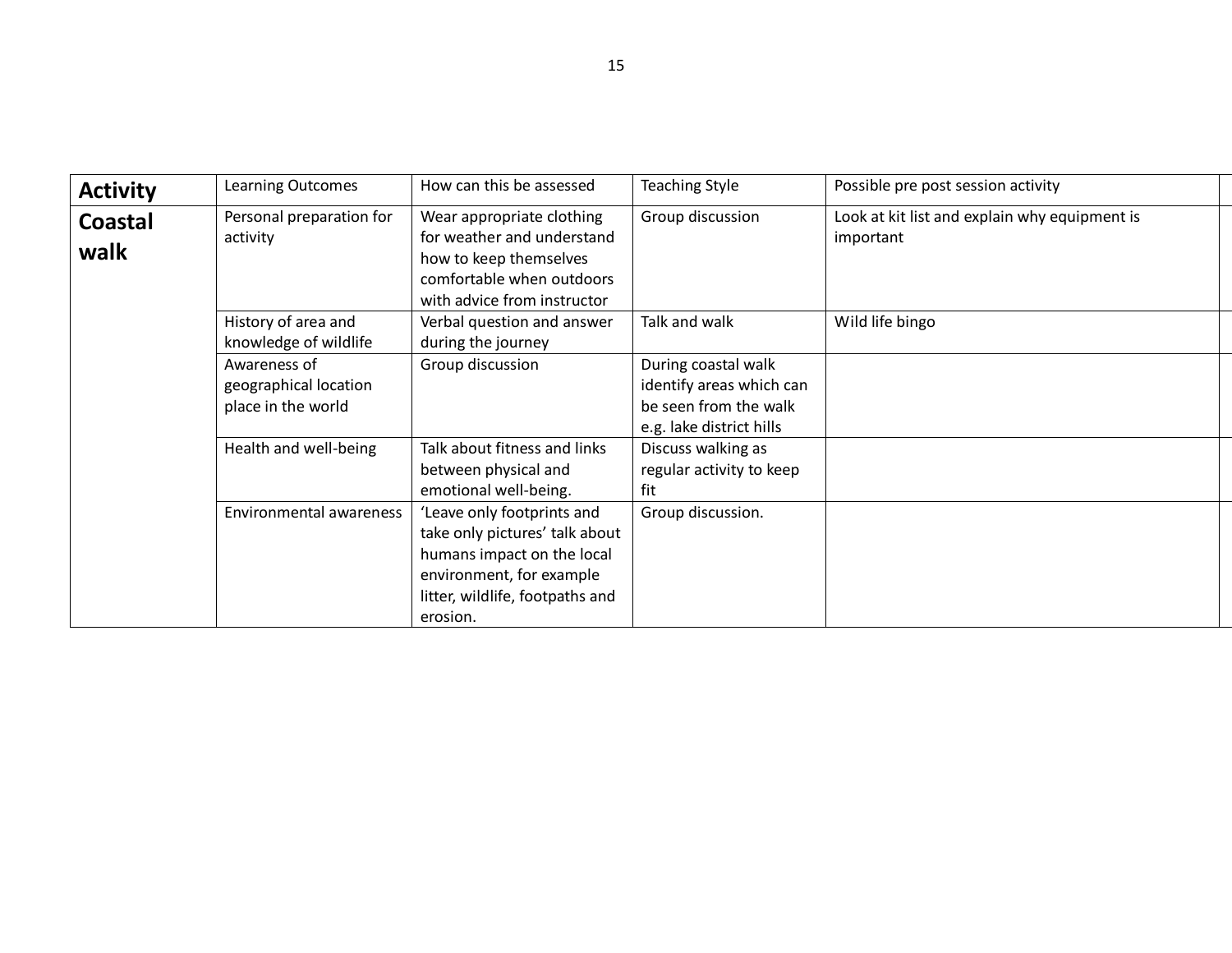| <b>Activity</b> | <b>Learning Outcomes</b>                                                                                                             | How can this be assessed     | <b>Teaching Style</b>       | Possible pre post session activity            |  |
|-----------------|--------------------------------------------------------------------------------------------------------------------------------------|------------------------------|-----------------------------|-----------------------------------------------|--|
| Off road        | Understand the                                                                                                                       | Wear appropriate equipment   | Group discussion            |                                               |  |
|                 | requirements for safety                                                                                                              | throughout the session       | Look at parts of bike       |                                               |  |
| cycling         | equipment                                                                                                                            |                              | what do they do?            |                                               |  |
|                 | Develop skills as                                                                                                                    | Be able to us brakes         | Practical skills session on | Talk about the value of continued practice in |  |
|                 | appropriate to ability of<br>effectively<br>Balance and control bikes<br>group<br>over basic obstacles.<br>Development on the mental |                              | centre's course             | improving their skills.                       |  |
|                 |                                                                                                                                      |                              |                             |                                               |  |
|                 |                                                                                                                                      |                              |                             |                                               |  |
|                 |                                                                                                                                      |                              |                             |                                               |  |
|                 |                                                                                                                                      | skills necessary for example |                             |                                               |  |
|                 |                                                                                                                                      | resilience and               |                             |                                               |  |
|                 |                                                                                                                                      | determination.               |                             |                                               |  |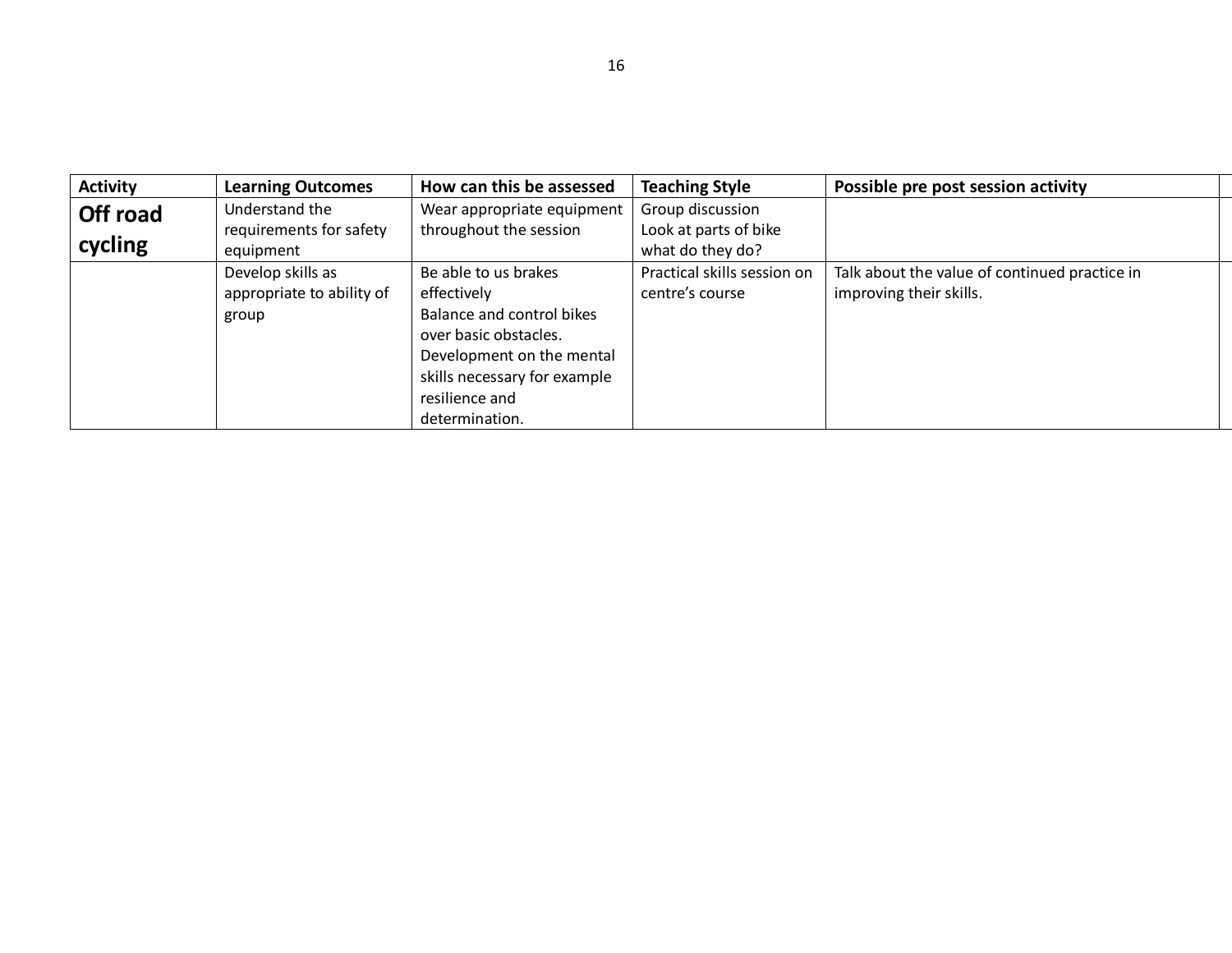| <b>Activity</b>    | <b>Learning Outcomes</b>    | How can this be assessed     | <b>Teaching Style</b>                         | Possible pre post session activity                |
|--------------------|-----------------------------|------------------------------|-----------------------------------------------|---------------------------------------------------|
| <b>Shared</b>      | Working together            | Group review/informal        | Be part of a team as part                     | Challenge cards outlining what they think they do |
| <b>Residential</b> | discussion                  |                              | of a group taking part in                     | best and what they need to develop                |
|                    |                             |                              | new activities                                |                                                   |
| <b>Experience</b>  | Helping other people        |                              | Assisting other members                       |                                                   |
|                    |                             |                              | of a team                                     |                                                   |
|                    | Shared social experiences   | Meal times, spare time,      | Responsibility clearing                       |                                                   |
|                    |                             | activity time                | away plates at meal                           |                                                   |
|                    | Caring for others           | How do group members deal    | times                                         |                                                   |
|                    |                             | with their peers who may be  | Shared group experience<br>Pick a partner you |                                                   |
|                    |                             | upset or distressed?         | wouldn't normally work                        |                                                   |
|                    |                             |                              | with.                                         |                                                   |
|                    | Increased motivation and    | The young people are aiming  | Be part of a team as part                     |                                                   |
|                    | appetite for learning       | to achieve their very best   | of a group taking part in                     |                                                   |
|                    |                             | during their stay by showing | new activities                                |                                                   |
|                    |                             | a desire for new challenges, |                                               |                                                   |
|                    |                             | developing good or better    |                                               |                                                   |
|                    |                             | relationships with friends,  |                                               |                                                   |
|                    |                             | teachers and instructors and |                                               |                                                   |
|                    |                             | talking positively about     |                                               |                                                   |
|                    |                             | learning and taking part in  |                                               |                                                   |
|                    |                             | outdoor activities.          |                                               |                                                   |
|                    | Improve on personal         | Young people are starting to | Sharing a dorm room                           |                                                   |
|                    | qualities, demonstrating    | organize themselves by       | with friends and                              |                                                   |
|                    | increased initiative, self- | arriving on time in the      | classmates.                                   |                                                   |
|                    | reliance and                | mornings properly equipped   |                                               |                                                   |
|                    | responsibility              | and prepared for the         |                                               |                                                   |
|                    |                             | activities of the day.       |                                               |                                                   |
|                    |                             | Preserving good humor in     |                                               |                                                   |
|                    |                             | the face of bad weather or   |                                               |                                                   |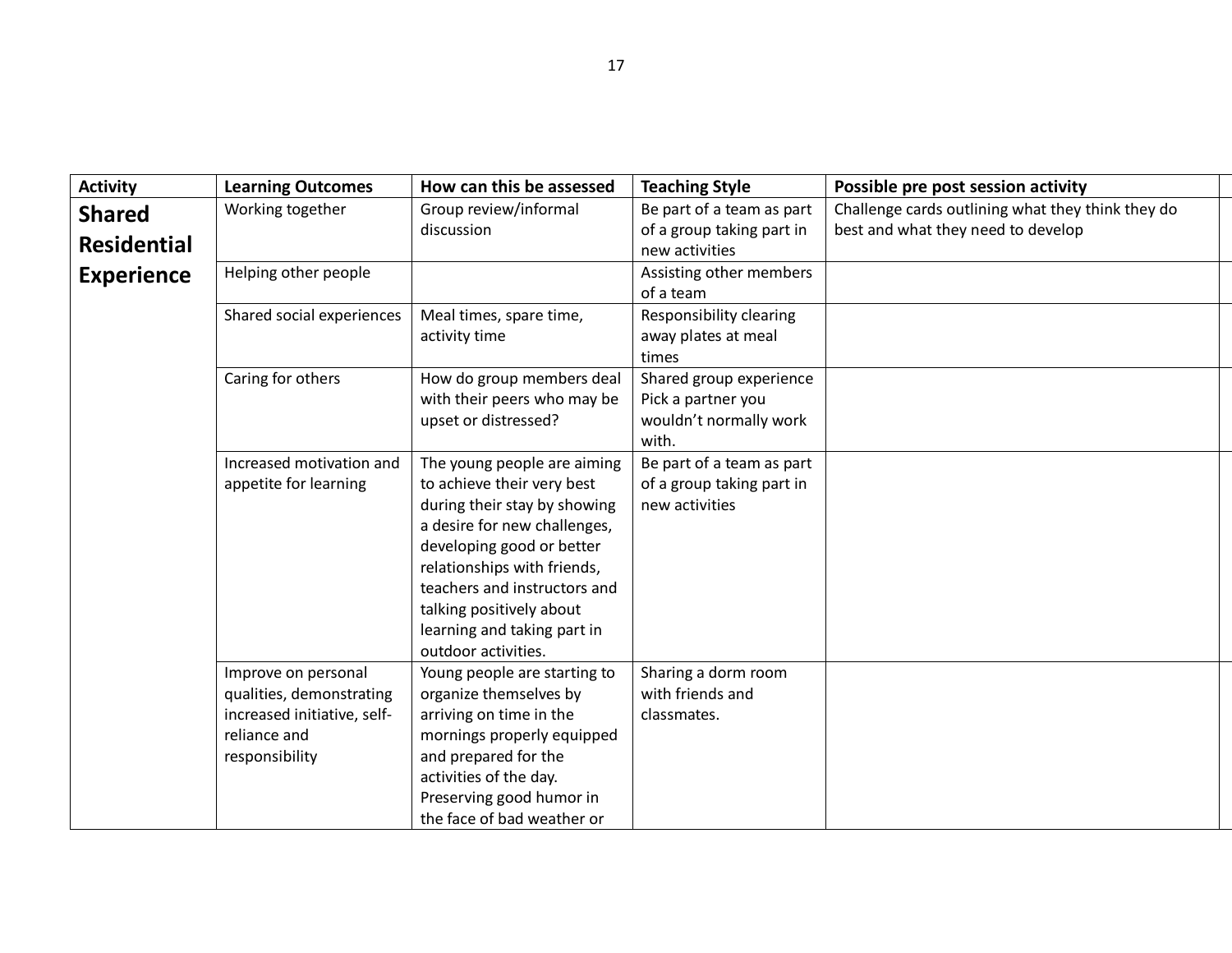|                                                                                                                                                                                                                                                       | tiredness. And taking care of |                                                                              |                                            |
|-------------------------------------------------------------------------------------------------------------------------------------------------------------------------------------------------------------------------------------------------------|-------------------------------|------------------------------------------------------------------------------|--------------------------------------------|
|                                                                                                                                                                                                                                                       | their personal possessions,   |                                                                              |                                            |
|                                                                                                                                                                                                                                                       | space and hygiene.            |                                                                              |                                            |
| Activity knowledge and<br>Knowing how to dress<br>organizing themselves for<br>appropriately for each<br>activity and how to keep<br>each day<br>themselves comfortable in<br>the outdoors in a variety of<br>environments and weather<br>conditions. |                               | Instructor guidance on<br>what to wear and to<br>pack.                       | Discuss shared group kit for each activity |
| <b>Broadened Horizons</b><br>Traveling to the Isle of Man,<br>getting exposed to and<br>becoming more aware of<br>different environments and<br>cultures                                                                                              |                               | Group chat about the<br>differences we have here<br>on the island to the UK. |                                            |
| Enjoyment<br>Opting in to activities and<br>participating fully. Young<br>people's eagerness to repeat<br>activities and experiences<br>again and talking about their<br>time with enthusiasm and<br>positivity.                                      |                               |                                                                              | Talk about favorite parts of the week.     |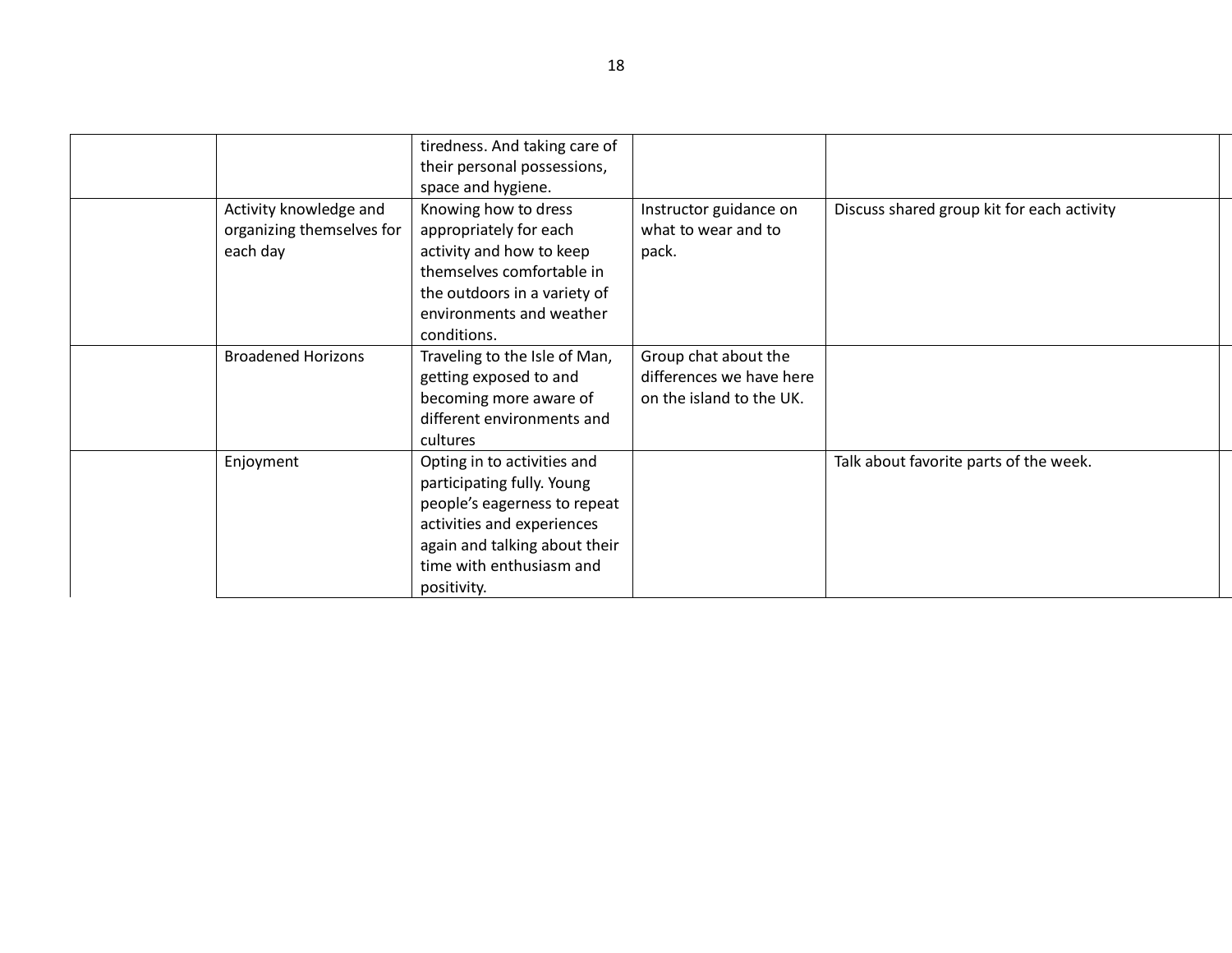| <b>Activity</b>   | <b>Learning Outcomes</b> | How can this be assessed                                 | <b>Teaching Style</b>     | Possible pre post session activity |
|-------------------|--------------------------|----------------------------------------------------------|---------------------------|------------------------------------|
| <b>Team Tasks</b> | Social and emotional     | Being able to help their                                 | Small challenges in a     |                                    |
|                   | development while        | group arrive at a team                                   | competition setting for   |                                    |
| and               | working as a team        | decision and implement it in                             | the young people to       |                                    |
| Problem           |                          | order to solve problems,                                 | complete as part of a     |                                    |
| <b>Solving</b>    |                          | treating each member of the                              | group.                    |                                    |
|                   |                          | group with tolerance and                                 |                           |                                    |
|                   |                          | respect if a disagreement                                |                           |                                    |
|                   |                          | occurs.                                                  |                           |                                    |
|                   | Confidence and character | Group challenges with the                                | Setting a challenge for   |                                    |
|                   | building                 | aim to bring young people                                | the group to complete     |                                    |
|                   |                          | 'out of their shell' and show                            | without giving them too   |                                    |
|                   |                          | more social confidence. They                             | many clues on how they    |                                    |
|                   |                          | can feel they can make a<br>positive contribution to the | should go about it.       |                                    |
|                   |                          | success of their group.                                  |                           |                                    |
|                   | Skills for life          | Young people encouraged to                               | Stepping back and         |                                    |
|                   |                          | come up with ideas and                                   | allowing the group to     |                                    |
|                   |                          | express them, as well as                                 | work through their        |                                    |
|                   |                          | listening to the ideas and                               | options until they arrive |                                    |
|                   |                          | opinions of others. Showing                              | at an answer.             |                                    |
|                   |                          | willing to try out a variety of                          |                           |                                    |
|                   |                          | ideas to find out what will                              |                           |                                    |
|                   |                          | work to solve the puzzle.                                |                           |                                    |
|                   | Leadership skills        | Young people are able to                                 | Appointing a group        |                                    |
|                   |                          | take on a position of                                    | leader for each challenge |                                    |
|                   |                          | responsibility and leadership                            | and changing it round     |                                    |
|                   |                          | roles where appropriate                                  | regularly.                |                                    |
|                   |                          | while trying to solve a variety                          |                           |                                    |
|                   |                          | of problems and puzzles but                              |                           |                                    |